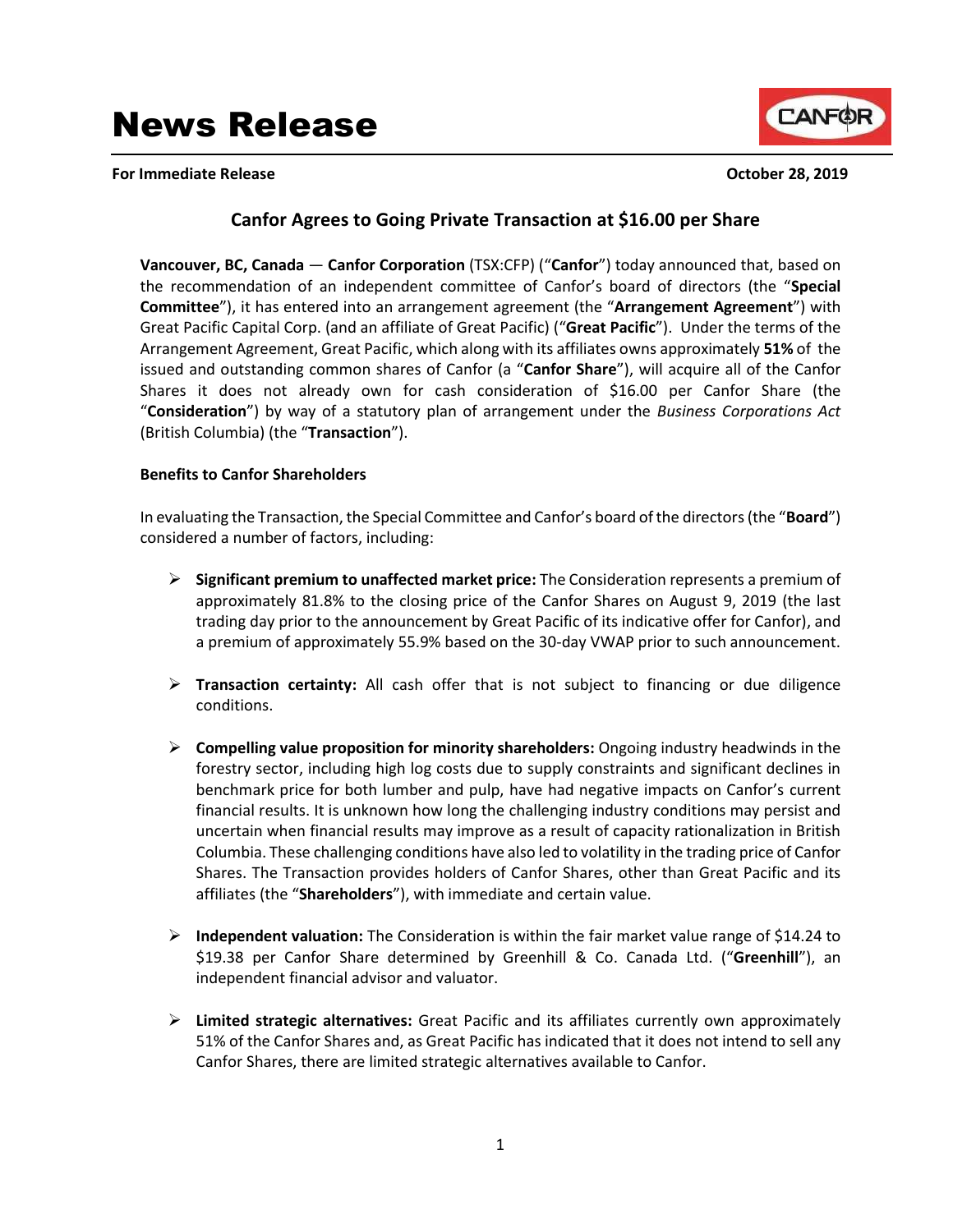Conrad Pinette, Chair of the Special Committee, said, "Over the last few months, with the assistance of the Special Committee's independent financial and legal advisors, we have conducted a thorough evaluation of the best interests of Canfor and the fairness of Great Pacific's proposal to Shareholders. Following the conclusion of this evaluation, we are pleased to have reached an agreement with Great Pacific. The Special Committee believes that the transaction represents fair value for Shareholders and is the correct path forward for Canfor, Canfor employees, communities and Shareholders."

#### **Independent Special Committee and Board of Directors Recommendations**

The independent Special Committee, comprised of Conrad Pinette (Chair), Hon. John Baird, Barbara Hislop and J. McNeill (Mack) Singleton, was constituted to consider the Transaction, as well as to consider alternatives to the Transaction. The Special Committee, on behalf of the Board, obtained a formal valuation (the "**Valuation**") from Greenhill, as independent financial advisor and valuator, as required by Multilateral Instrument 61-101 – *Protection of Minority Security Holders in Special Transactions* ("**MI 61-101**"). The Valuation was prepared under the supervision of the Special Committee and provides that in Greenhill's opinion, as at October 28, 2019, and based upon and subject to the assumptions, limitations and qualifications set forth therein, the fair market value of the Canfor Shares is in the range of \$14.24 to \$19.38 per Canfor Share.

In addition, Greenhill has provided a fairness opinion to the Special Committee (the "**Fairness Opinion**"), stating that, in Greenhill's opinion, and based upon and subject to the assumptions, limitations and qualifications set forth therein, the Consideration to be received by the Shareholders pursuant to the Arrangement Agreement is fair, from a financial point of view, to such Shareholders.

The Board, after receiving financial and legal advice, and following receipt of the Valuation and the Fairness Opinion, and the recommendation of the Special Committee, approved the Transaction, determined that the Transaction is in the best interests of Canfor and fair to Shareholders (other than Great Pacific and its affiliates) and resolved to recommend in the management information circular (the "**Circular**") to be sent to Shareholders that Shareholders vote in favour of the Transaction. Glen Clark and Ryan Barrington-Foote abstained from voting on the resolution of the Board as both are executives with the Jim Pattison Group. Barbara Hislop, a member of the Special Committee and a long-term shareholder, abstained from voting on both the resolution of the Special Committee and the resolution of the Board in respect of the Transaction. Ms. Hislop is supportive of the process followed by the Committee and the Board and believes that Shareholders should have an opportunity to consider and vote on the Transaction. However, Ms. Hislop is not prepared to commit to vote her shares in favour of the Transaction at this time.

In addition, all of the directors, other than Barbara Hislop, and certain senior officers of Canfor have entered into agreements to support the Transaction and vote their Canfor Shares in favour of the Transaction.

# **Transaction Conditions and Timing**

The Transaction will be implemented by way of a Court-approved plan of arrangement under the *Business Corporations Act* (British Columbia) and will require the approval of: (i) 66 2/3% of the votes cast by the holders of the Canfor Shares; and (ii) a simple majority of the votes cast by the Shareholders after excluding any votes of Great Pacific and certain other persons required to be excluded under MI 61-101, all at a special meeting of Canfor's shareholders to consider the Transaction (the "**Special Meeting**").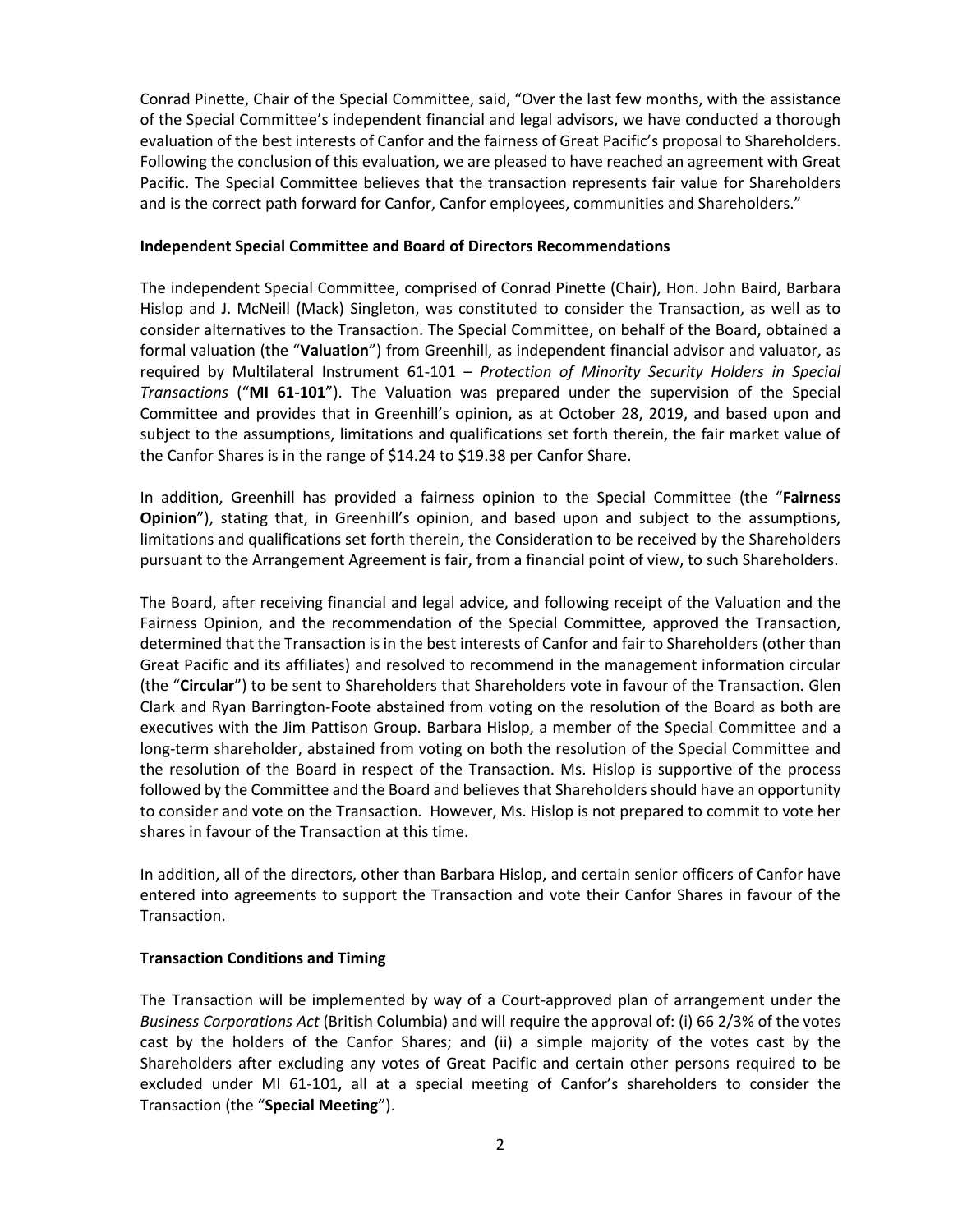The completion of the Transaction will also be subject to obtaining required court and other approvals and satisfaction of closing conditions customary for a transaction of this nature. The Arrangement Agreement provides for customary deal protection provisions, including a non-solicitation covenant on the part of Canfor subject to customary "fiduciary out" provisions that entitle Canfor to consider and accept a Superior Proposal (as defined in the Arrangement Agreement) if Great Pacific does not match the Superior Proposal.

It is anticipated that the Special Meeting to consider the Transaction will be held in December 2019. The effect of Shareholders voting for the resolution to approve the Transaction and it becoming effective will be the cancellation of the Canfor Shares from trading on the TSX following closing of the Transaction. The Transaction is expected to close before year end.

## **Advisors and Counsel**

In connection with the Transaction, Greenhill served as financial advisor to the Special Committee, DLA Piper (Canada) LLP served as legal counsel to Canfor and Osler, Hoskin & Harcourt LLP served as legal counsel to the Special Committee.

#### **Additional Information about the Proposed Transaction**

Copies of the Valuation and Fairness Opinion, and a description of the various factors considered by the Special Committee and the Board in their determination to approve the Transaction, as well as other relevant background information, will be included in the Circular to be sent to Canfor's shareholders at least 21 days in advance of the Special Meeting. The Circular, the Arrangement Agreement (including the plan of arrangement) and certain related documents will be filed with the Canadian securities regulators and will be available under Canfor's profile on SEDAR at www.sedar.com.

# **Forward Looking Statements**

Certain statements in this press release constitute "forward-looking statements" which involve known and unknown risks, uncertainties and other factors that may cause actual results to be materially different from any future results, performance or achievements expressed or implied by such statements. These forward-looking statements include, among others, statements relating to the rationale of the Special Committee and the Board for entering into the Arrangement Agreement, the anticipated benefits to Shareholders of the Transaction, the required court and other approvals, the satisfaction of closing conditions for the Transaction, the anticipated date of the Special Meeting, the anticipated timing of the closing of the Transaction and the delisting of the Canfor Shares from the TSX. Words such as "expects", "anticipates", "projects", "intends", "plans", "will", "believes", "seeks", "estimates", "should", "may", "could", and variations of such words and similar expressions are intended to identify such forward-looking statements. These statements are based on current expectations and beliefs and actual events or results may differ materially.

Although Canfor believes that the forward-looking statements in this news release are based on information and assumptions that are current, reasonable and complete, these statements are by their nature subject to a number of factors that could cause actual results to differ materially from management's expectations and plans as set forth in such forward-looking statements, including, without limitation, the following factors, many of which are beyond Canfor's control and the effects of which can be difficult to predict: the possibility that the Transaction will not be completed on the terms and conditions, or on the timing, currently contemplated, and that it may not be completed at